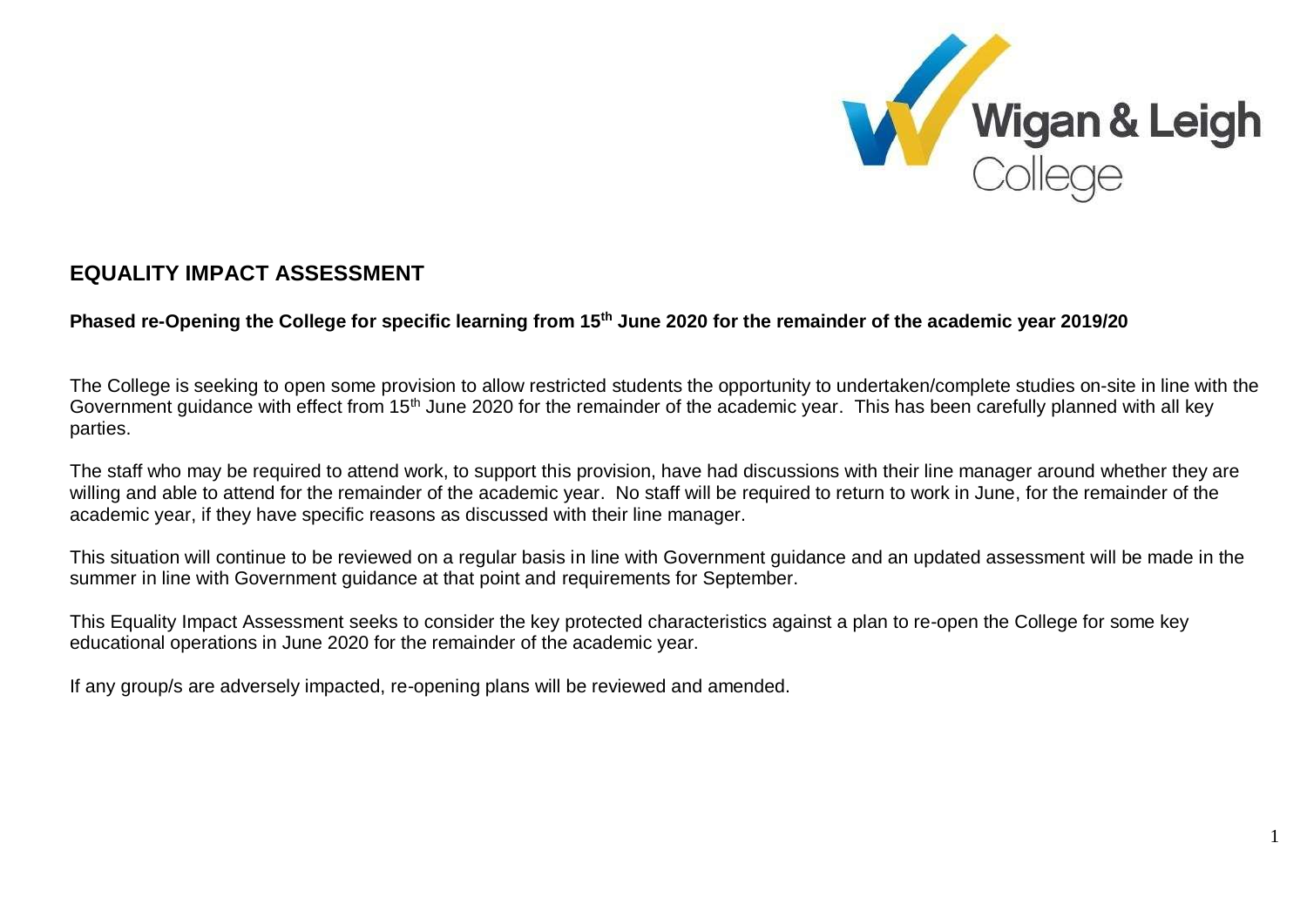|                   | Is there any potential<br>for differential<br>impact?                                                                                                              | <b>Could this lead to</b><br>adverse impact and if<br>so, what? | Are there<br>opportunities for<br>positive impact or to<br>promote equality of<br>opportunity? | Can any adverse<br>impact be justified on<br>the grounds of<br>promoting equality of<br>opportunity for one<br>group, or for any<br>other reason? | <b>Please detail what</b><br>measures or changes<br>you will put in place<br>to remedy any<br>identified adverse<br>impact.                                                                                                                                                                 |
|-------------------|--------------------------------------------------------------------------------------------------------------------------------------------------------------------|-----------------------------------------------------------------|------------------------------------------------------------------------------------------------|---------------------------------------------------------------------------------------------------------------------------------------------------|---------------------------------------------------------------------------------------------------------------------------------------------------------------------------------------------------------------------------------------------------------------------------------------------|
| <b>Disability</b> | If staff have an<br>underlying condition,<br>which is particularly<br>vulnerable to<br>COVID19, they may<br>be affected by an<br>expectation to return<br>to work. | Yes.                                                            | Yes.                                                                                           | No.                                                                                                                                               | Staff who are<br>identified as being<br>vulnerable, due to<br>their disability, will<br>not be required to<br>attend work and can<br>continue to work from<br>home during this<br>phased re-opening<br>period.<br>Arrangements are for<br>the remainder of the<br>academic year<br>2019/20. |
| Age               | If staff are aged over<br>70, and are therefore<br>particularly<br>vulnerable to<br>COVID19, they may                                                              | Yes.                                                            | Yes.                                                                                           | No.                                                                                                                                               | Staff who are<br>identified as being<br>vulnerable, due to<br>their age, will not be<br>required to attend                                                                                                                                                                                  |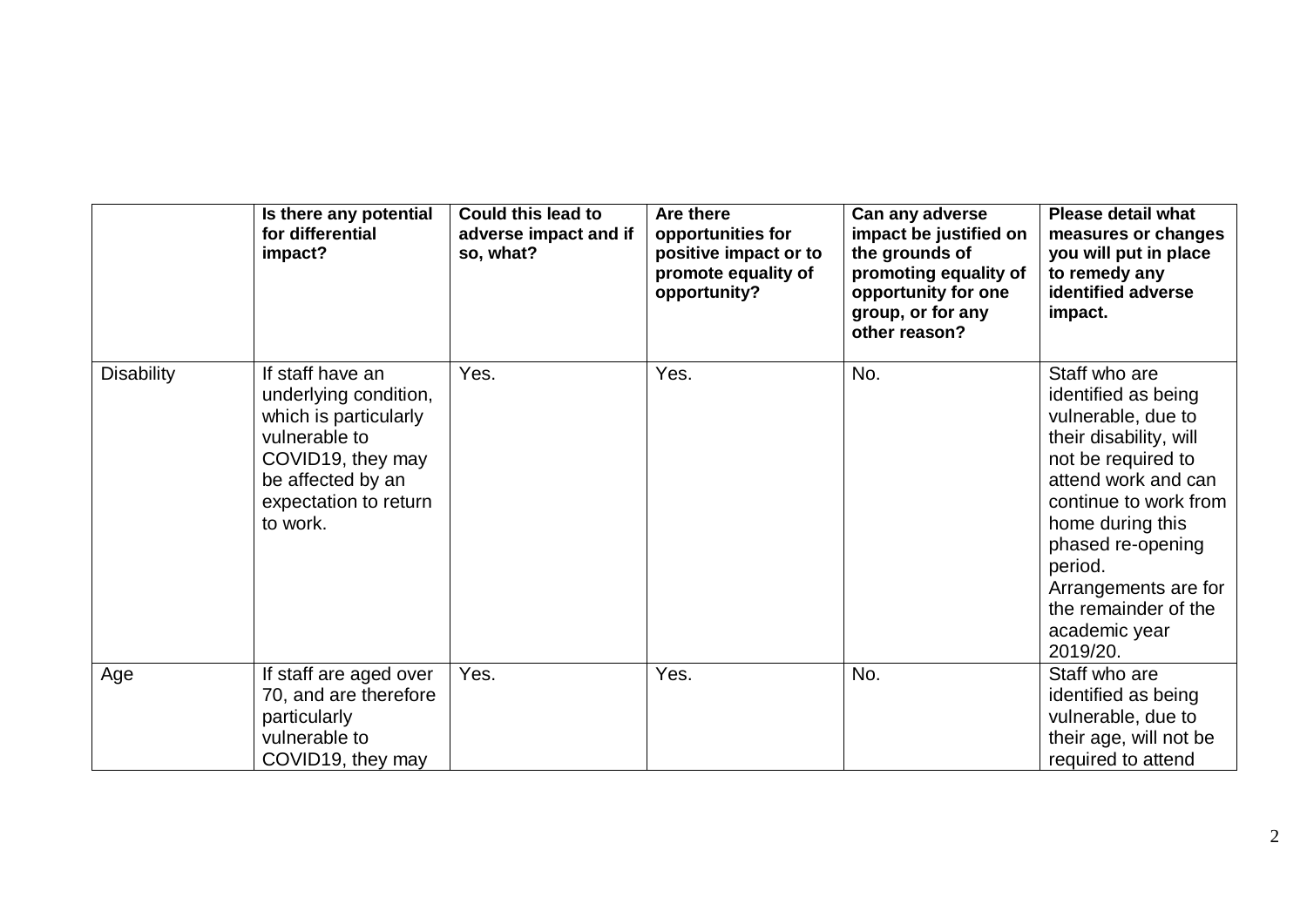|           | Is there any potential<br>for differential<br>impact?                                                                                                      | <b>Could this lead to</b><br>adverse impact and if<br>so, what? | Are there<br>opportunities for<br>positive impact or to<br>promote equality of<br>opportunity? | Can any adverse<br>impact be justified on<br>the grounds of<br>promoting equality of<br>opportunity for one<br>group, or for any<br>other reason? | <b>Please detail what</b><br>measures or changes<br>you will put in place<br>to remedy any<br>identified adverse<br>impact.                                                                                                           |
|-----------|------------------------------------------------------------------------------------------------------------------------------------------------------------|-----------------------------------------------------------------|------------------------------------------------------------------------------------------------|---------------------------------------------------------------------------------------------------------------------------------------------------|---------------------------------------------------------------------------------------------------------------------------------------------------------------------------------------------------------------------------------------|
|           | be affected by an<br>expectation to return<br>to work.                                                                                                     |                                                                 |                                                                                                |                                                                                                                                                   | work and can<br>continue to work from<br>home during this<br>phased re-opening<br>period.<br>Arrangements are for<br>the remainder of the<br>academic year<br>2019/20.                                                                |
| Pregnancy | If any female staff are<br>pregnant they are<br>regarded as<br>vulnerable to<br>COVID19. A return<br>to work may put them<br>and/or their baby at<br>risk. | Yes.                                                            | Yes.                                                                                           | No.                                                                                                                                               | Staff who are<br>pregnant will not be<br>required to attend<br>work and can<br>continue to work from<br>home during this<br>phased re-opening<br>period.<br>Arrangements are for<br>the remainder of the<br>academic year<br>2019/20. |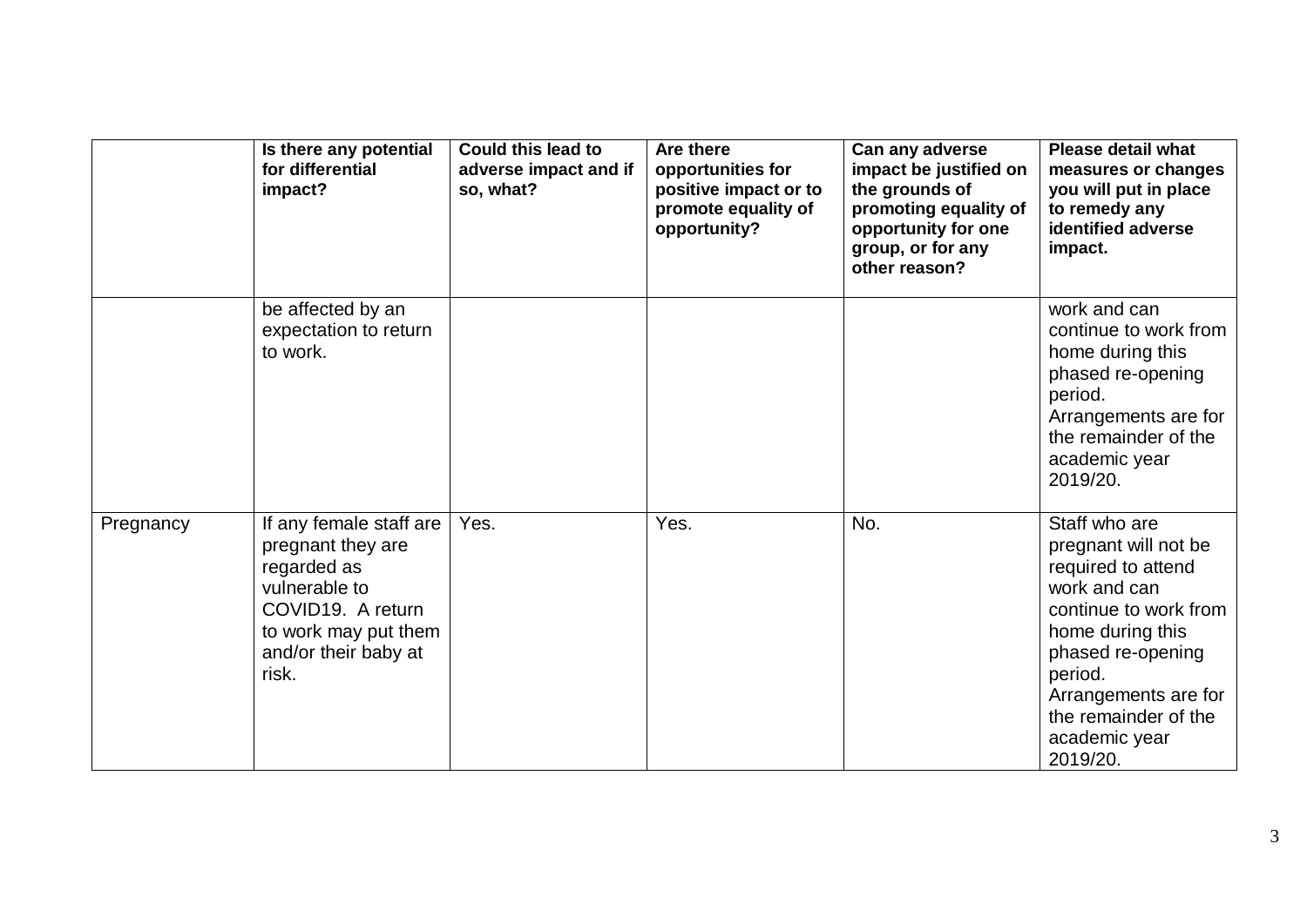|               | Is there any potential<br>for differential<br>impact?                                                                                                                                                               | <b>Could this lead to</b><br>adverse impact and if<br>so, what? | Are there<br>opportunities for<br>positive impact or to<br>promote equality of<br>opportunity? | Can any adverse<br>impact be justified on<br>the grounds of<br>promoting equality of<br>opportunity for one<br>group, or for any<br>other reason? | <b>Please detail what</b><br>measures or changes<br>you will put in place<br>to remedy any<br>identified adverse<br>impact.                                                                                                                                                                                                                                                                                                      |
|---------------|---------------------------------------------------------------------------------------------------------------------------------------------------------------------------------------------------------------------|-----------------------------------------------------------------|------------------------------------------------------------------------------------------------|---------------------------------------------------------------------------------------------------------------------------------------------------|----------------------------------------------------------------------------------------------------------------------------------------------------------------------------------------------------------------------------------------------------------------------------------------------------------------------------------------------------------------------------------------------------------------------------------|
| Caring status | If staff have caring<br>responsibilities at<br>home and have no<br>other support to<br>assist them with that<br>whilst they attend<br>work, a requirement<br>to attend work could<br>adversely impact<br>upon them. | Yes.                                                            | Yes.                                                                                           | No.                                                                                                                                               | Staff who are sole<br>carers for anyone at<br>home, with no other<br>support options, will<br>not be required to<br>attend work and can<br>continue to work from<br>home during this<br>phased re-opening<br>period and line<br>managers will<br>continue to work with<br>these staff members<br>in line with their<br>individual<br>circumstances.<br>Arrangements are for<br>the remainder of the<br>academic year<br>2019/20. |